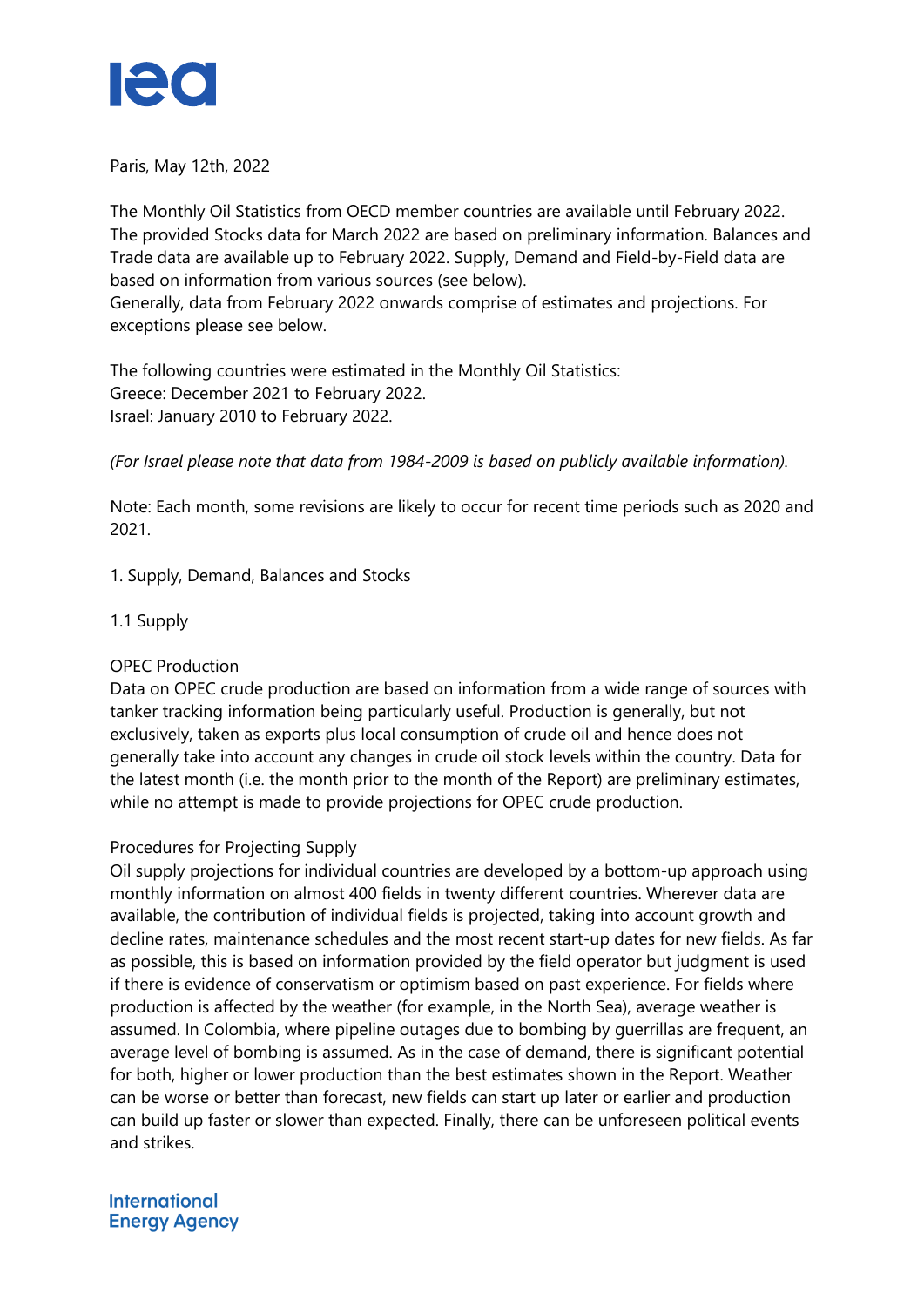

## 1.2 Demand

Preliminary demand data for the month after the latest MOS submission (i.e. two months before the month on the Report) are collected for the seven largest oil-consuming countries. With the exception of the US, the data exclude refinery fuel and bunkers and Canadian LPG delivery data

exclude petrochemicals feedstock use. These provisional data are used in estimating demand for the quarter. The preliminary data are often subject to significant revision and the quarterly estimates are sometimes adjusted if other evidence is available. The data sources are: US: Energy Information Administration (Weekly Petroleum Status Report); Japan: Ministry of Economy, Trade and Industry (METI); France: Comite Professionnel du Petrole (Bulletin Mensuel); Germany: Federal Office of Economics and Export Control; UK: Department of Energy and Climate Change; Italy: Ministry of Economic Development; Canada: Statistics Canada.

Where national monthly data are unavailable, an estimate of annual change in total oil product demand is made and the same rate of change is applied to all individual product categories. All demand projections are made in the same manner. Therefore, all quarterly and annual demand, which contain estimated or projected data, will reflect to some extent the influence of this methodology and therefore should not be used to indicate actual or assumed demand for individual products.

# 1.3 Balances

All data reported in the crude and product databases are data submitted in the Monthly Oil Statistics submissions by OECD member countries. Estimations are made for the missing countries in order to obtain OECD totals. The estimate process is as follows: for the months we have not received data, estimates are included based on data submitted by that country for the same month in the previous year. However if we have more information available on demand and refinery throughputs, then those flows are adjusted to reflect this information. Stock levels are based on the previous month's stock levels, i.e. it is assumed that there was no change in stock levels during that month.

### 1.4 Stocks

Historical stock data are provided in the Monthly Oil Statistics submissions by OECD member countries. The month after the latest official submission is partly estimated, using preliminary information from a few OECD countries (e.g. USA, UK, Germany etc.) and for other European countries, using Euroilstock data.

Please note for the latest reported month, not all countries stocks are estimated. Only stocks for major countries are shown: Canada, Mexico, USA, France, Germany, Italy, Netherlands, UK, Japan and Korea. However, the regional totals and OECD total include estimates for the other countries.

**International Energy Agency**